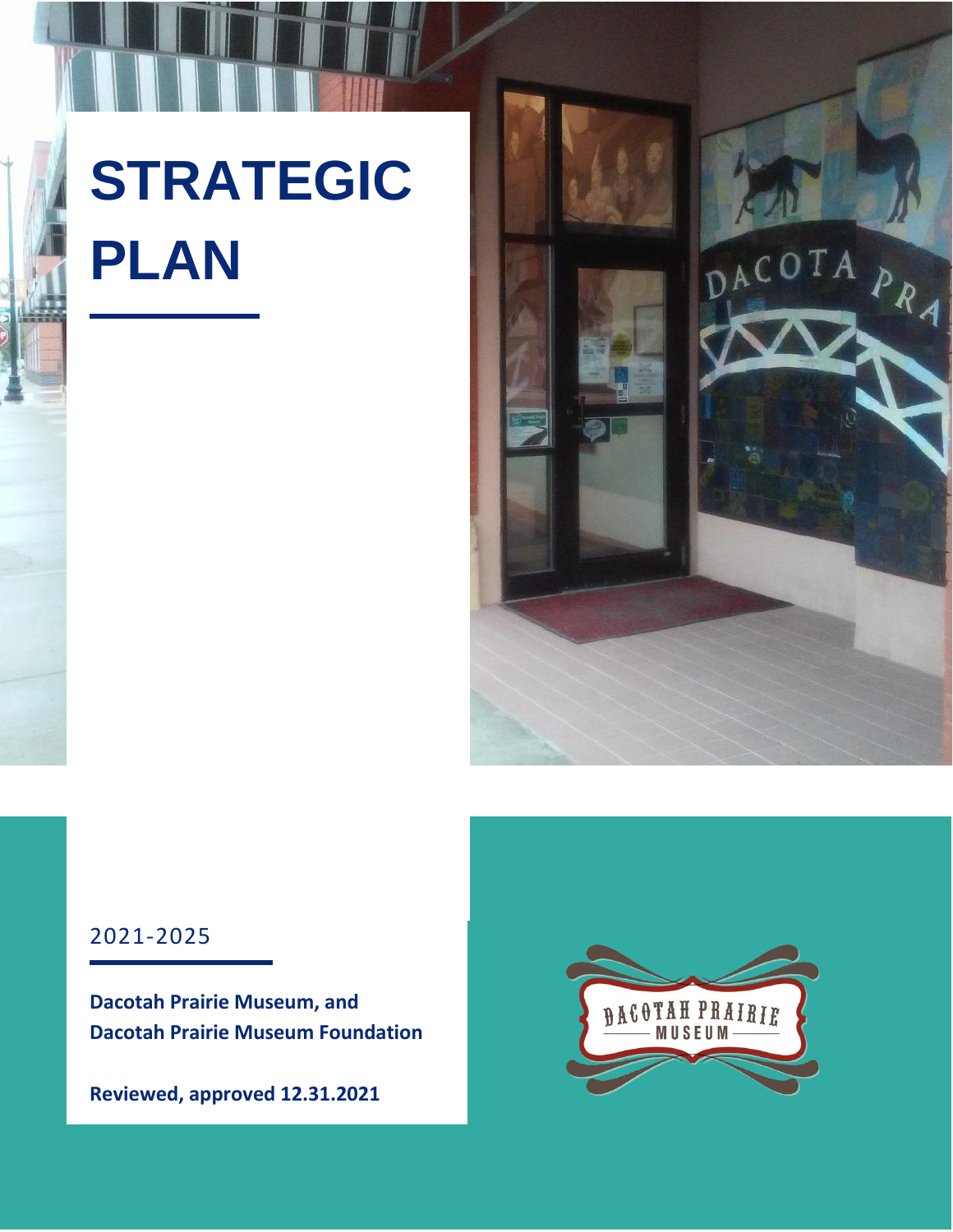### **Executive Summary**

#### **The Museum as a Community Partner**

#### *Background:*

The Dacotah Prairie Museum (DPM) is a county-supported history and cultural institution with the additional backing of the Dacotah Prairie Museum Foundation (DPMF). It is a touch point of the Aberdeen community and the county at-large for research, exhibition, education, preservation and community partnership. Established in 1969, and finding a permanent home in the historic Northwestern Bank building in 1970, the DPM has been a storehouse for the county's collective memory for over 50 years. This commitment to the people of Brown County has guided the museum's decision making over the decades. The DPM staff has overseen many improvements to the building, collection and programming since its inception.



#### *Projected:*

In the next five years the DPM must continue to play a pivotal role in the history, arts and culture of Brown County and maintain its unique position. It must contribute in meaningful ways to the growth and empowerment of our community by sharing new knowledge and embracing dialogue. It must push forward its purpose as an integral part of the history keeping of the county and promoting the arts. The Museum must remain an active partner with other community cultural institutions and at the same time continually reach beyond its walls to enhance the cultural experience of Brown County residents of all ages and demographics. *Plan:*

This strategic plan is devised to continue moving the DPM into the future. It will provide a foundation of intent required to apply for grants, create endowments and to create a multi-year plan of action. This includes building/infrastructure plans, programs and staffing plans.

#### *Process:*

Multiple stakeholders were asked to review the key priorities listed here for the future momentum of the DPM. Stakeholders include: staff, volunteers, board members, patrons and community members.

#### *Future:*

This plan is created to be a flexible, fluid document. It will adapt to changing needs and new opportunities as they arise. It will be a living blueprint on how to address issues and make decisions as opposed to a static disposition. The key priorities listed in this document will be reevaluated on an annual basis.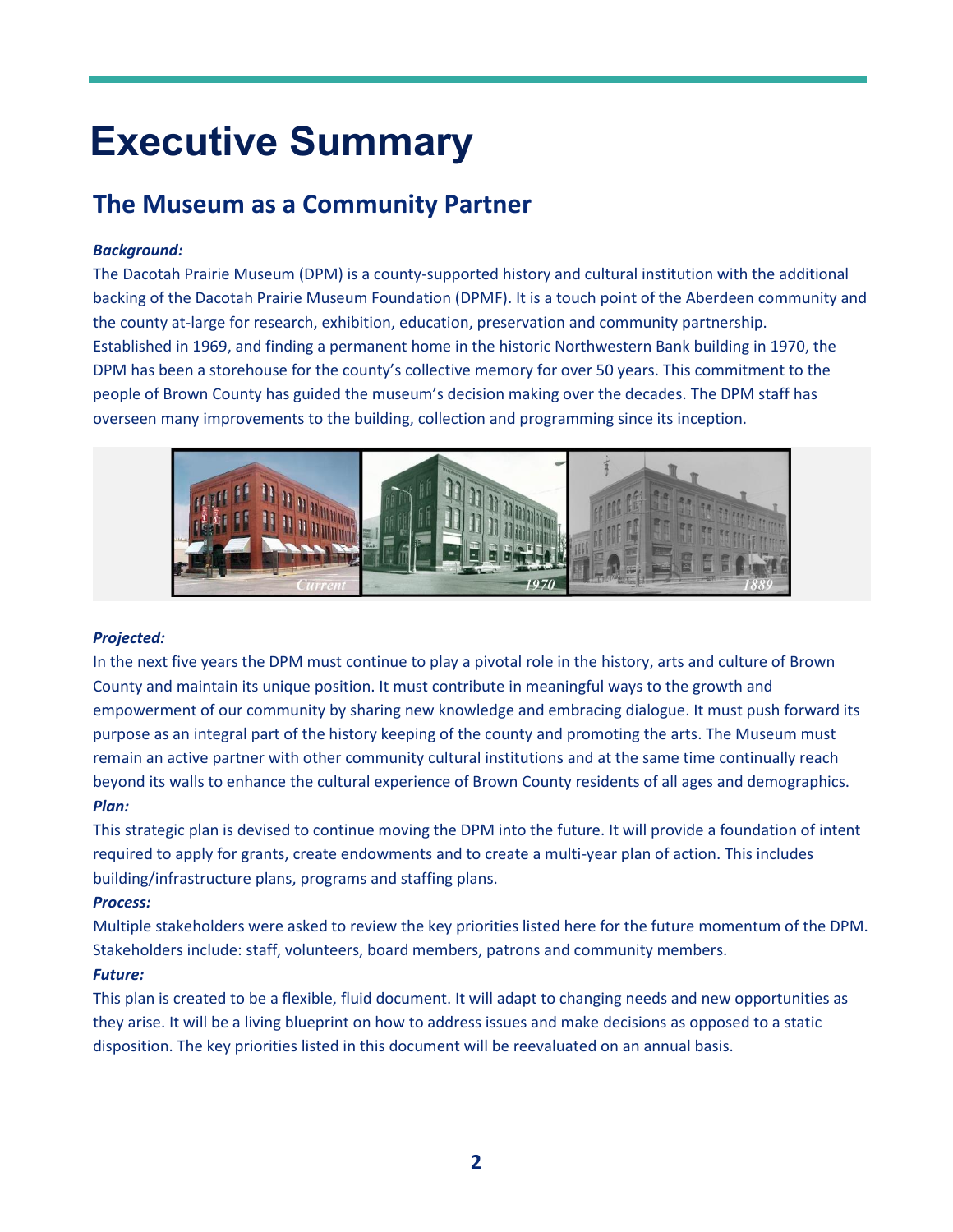## **Vision, Values & Mission Statement**

#### **Our Mission**

The *Dacotah Prairie Museum's* mission is to facilitate conversation of the prairie and its people, cultivate insight, and curate its collections as a catalyst for inter-generational exchanges to inspire children, connect families, and build community through education, programming, exhibits, and its collections.

> *Our Purpose: To preserve and share the stories of the*

*Dakota Prairie and its inhabitants.*

#### **Our Vision**

The Dacotah Prairie Museum, a non-profit, permanent learning center in service to all people, is committed to the continued growth of its collection of material evidence representing the ongoing history of its region. This collection will be used by present and future generations to study and interpret the lives and accomplishments of previous generations inhabiting the Dakota Prairie. Through these endeavors the Museum will continue to advance itself as a cultural, educational and economic asset to South Dakota.

### **Our Values**

**Fairness**: In judgment and decision making **Integrity**: In preservation and presentation **Respect**: For people, their stories, their artifacts **Excellence**: In personal and institutional performance **Achievement**: Through timely accomplishment of stated goals **Responsibility**: To ourselves, to each other, to the institution and to the public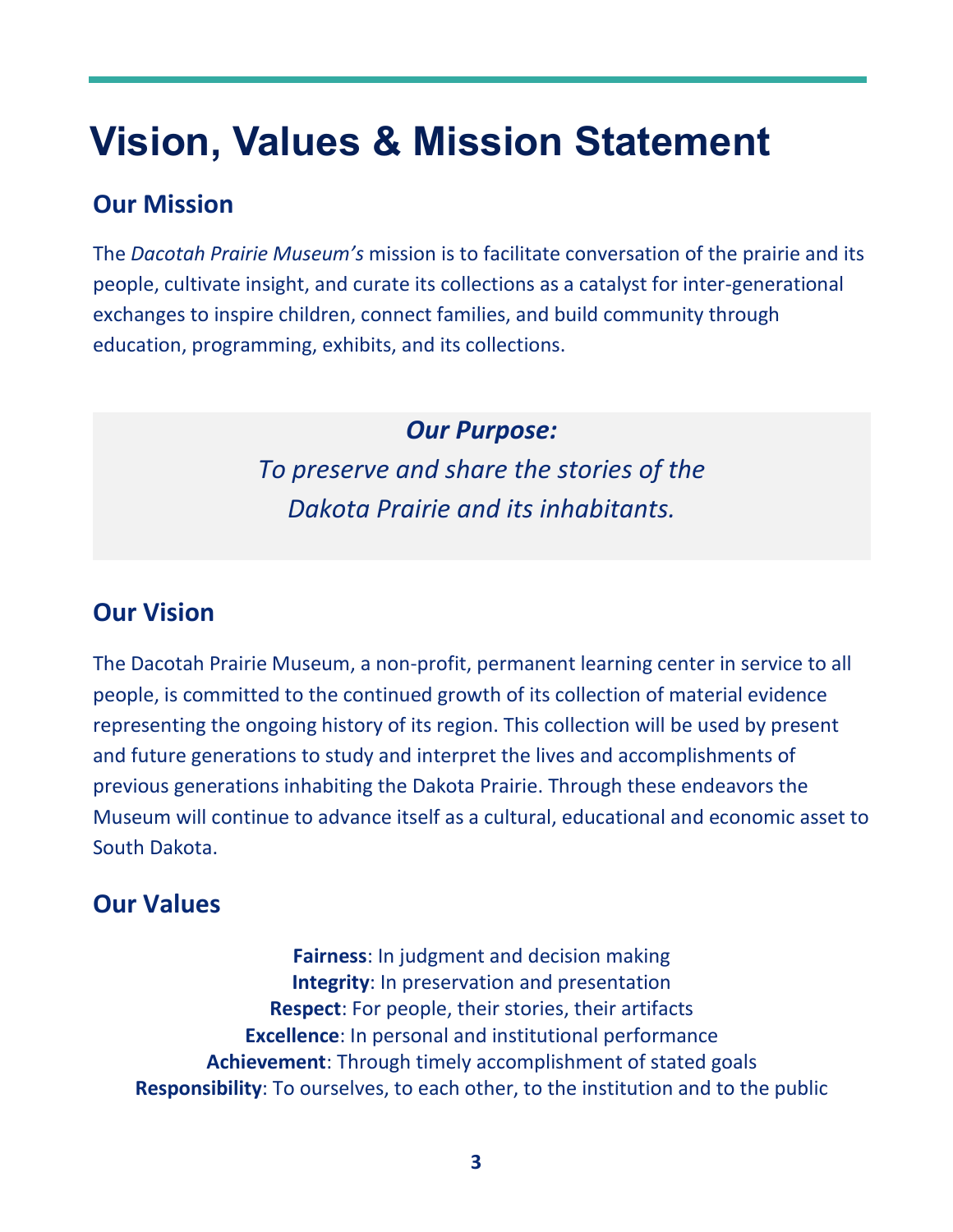### **The Plan**

#### **Five Strategic Points for Forward Planning**

- o Engage with our Community
	- *Improve communication with our patrons and community partners*

#### o Enhance the Patron Experience

- *Create a welcoming visitor atmosphere through strategic improvements to exhibits and public spaces*
- o Upgrade Facilities
	- *Make improvements to the Museum building*
- o Improve Collection Access & Storage
	- *Create a comprehensive collections plan for artifact preservation and storage with improved access for staff and public use*

#### o Expand Programming

▪ *Create memorable and meaningful content for both youth and adults*

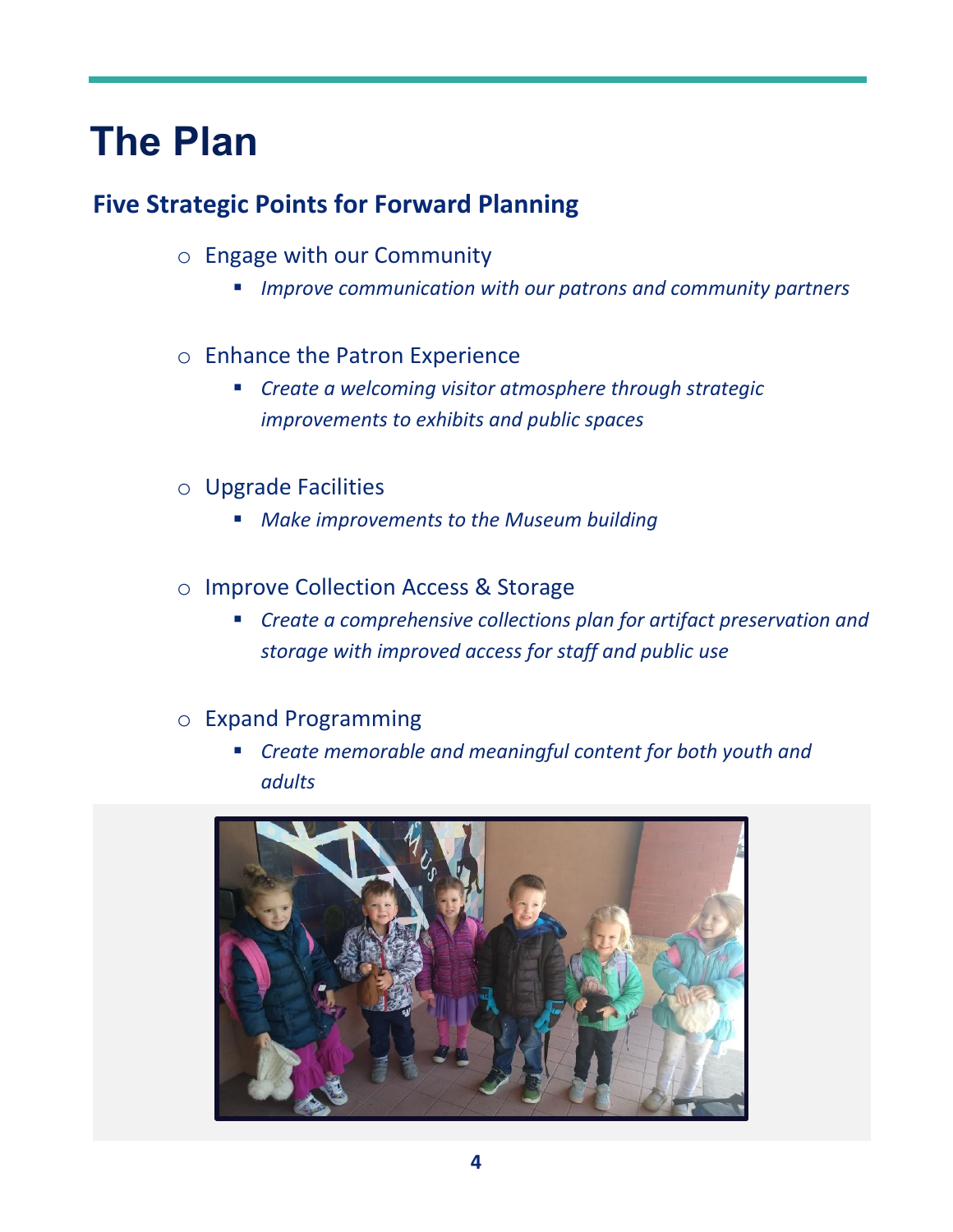## **Engage with our Community**

### **Improve communication with our patrons and community partners**

To contribute meaningfully to life of the downtown district, Aberdeen community, Brown County and beyond; promoting the preservation of history, arts and culture. We will cultivate existing and new audiences for the museum's next half century, strengthening and sharpening the DPM's brand identity, creating awareness and visibility of its collections, exhibits and programs, and driving increased participation, engagement and investment.

In addition to this engagement, an active effort to create and communicate a culture of belonging, to invite people to the museum and to overcome the misconception that visitors must be "museum people" by promoting inclusion in our cultural community regardless of education level, ethnicity and other general or specific demographics.

Maximize board membership through recruitment that reflects community demographics.

### *Key Point: Communication & Belonging*

- Hiring and retaining a seasonal marketing/communication intern
- Regular newsletter postings/mailings
- Increase radio appearances, television and statewide tourism advertising
- Encourage employees to join local civic organizations to represent museum interests
- Look to cultivate personal relationships with donors
- Increase engagement with local artists with collaborative exhibitions
- Seek out and increase community presentations with diverse groups
- Create focus groups for increased awareness of cultural needs of the community.
- Look for ways to cooperatively work with other local and regional cultural institutions
- Expand both Museum and Foundation board of directors to maximum capacity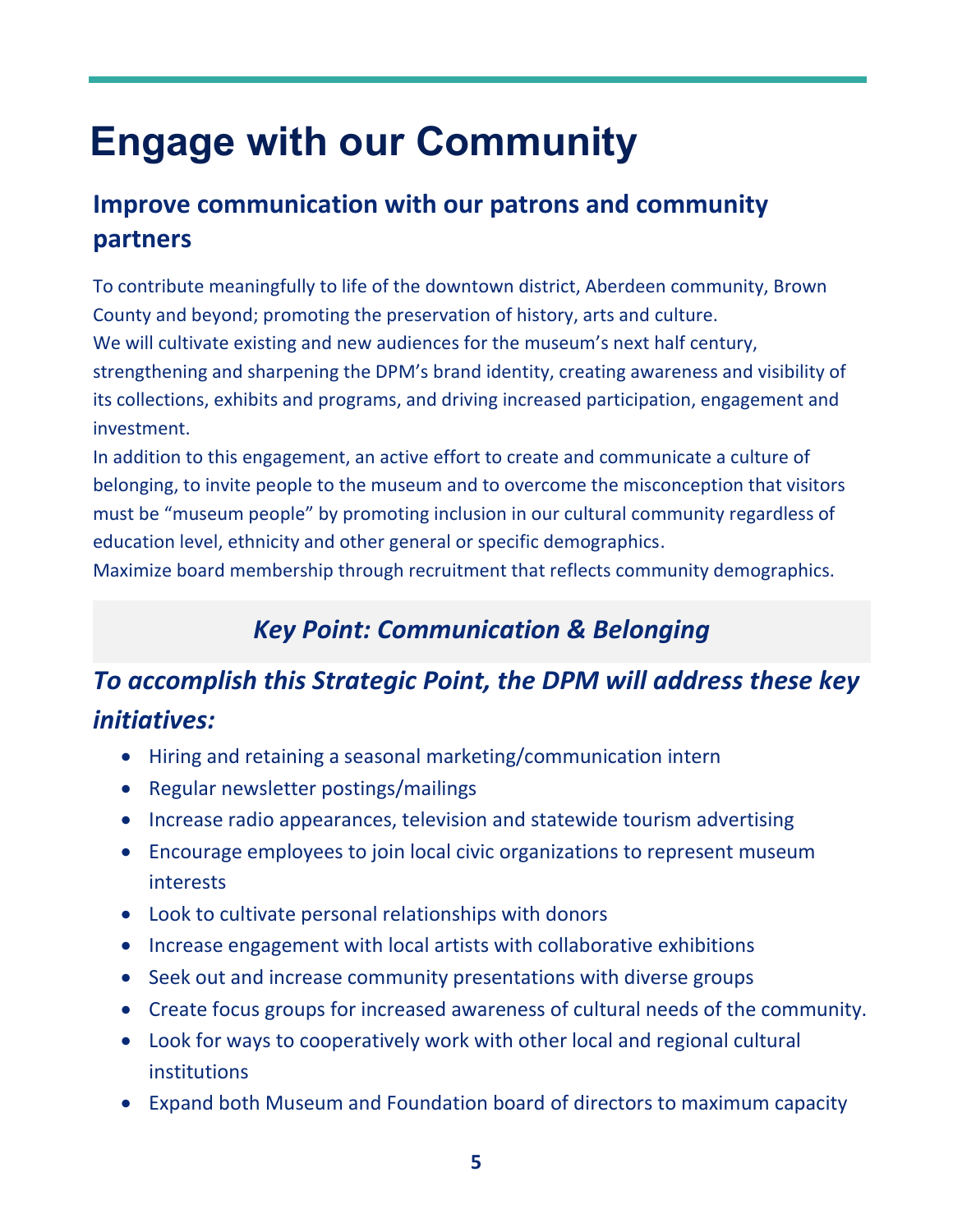## **Enhance the Patron Experience**

### **Create a welcoming visitor atmosphere through strategic improvements to exhibits and public areas**

Create a positive first impression and ensure the museum is welcoming and easy to navigate upon arrival. This will involve developing a schedule of exhibit refreshes and updates that will include: multimedia interactive displays, virtual and audio tours, broadening the history narrative to include the diverse groups in Brown County's past and present, create teaching opportunities within exhibits for all ages and learning abilities, and provide patrons spaces to reflect and recharge during their visit. Create outreach exhibits that grow and diversify our audience, and meet them where they are.

The Mercantile, the DPM's gift shop, and the reception area, are the first and last impressions of a patron's museum-going experience and will benefit from a new, refreshed, visitor-friendly layout and fixtures.

### *Key Point: Experiential*

- Create and execute a systematic schedule for exhibit updates
- Increase attendance by diversifying content and ways to access information
- Improve visibility of the main entrance, including a new, welcoming entrance mural to better define the space and ease of first-time visitors orientation
- Create cozy recharge stations where patrons can chat, refresh and reflect
- Refresh and update gift shop and reception area
- Make improvements to navigational aspects of the museum's public spaces through evaluation of printed materials, way finding signage, multimedia, etc.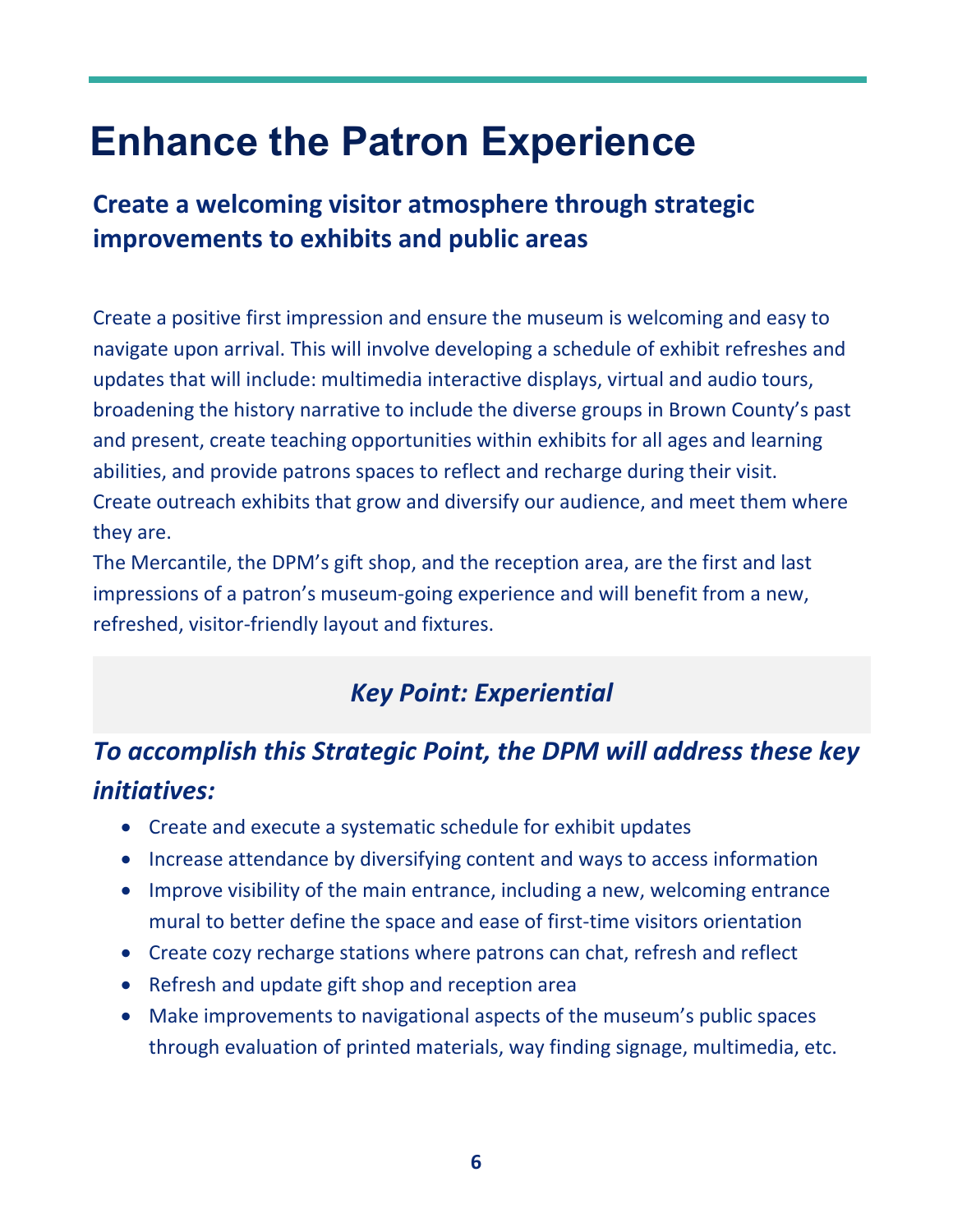## **Upgrade Facilities**

#### **Make improvements to the Museum building**

Address deferred maintenance and upgrade facilities through a detailed plan and timeline, consisting of small to medium scope projects.

Evaluate use of space throughout the museum, identifying current and future requirements and addressing front and back of house issues in all areas, including parts of the museum open to the public, staff offices and on and offsite storage and implement desired improvements.

Prepare more usable spaces for a wider variety of traveling exhibits from accredited cultural institutions.

Projects will require grant writing, fundraising efforts and DPMF matching funds to varying degrees.

Upgrades will culminate in remodeling the  $3<sup>rd</sup>$  floor storage and staff offices to be efficient, safe, museum standard collections work and storage spaces. Only after all of these issues have been addressed can the DPM consider a major capital project of an addition to the existing museum building in the next 5-year strategic plan timeframe.

### *Key Point: Infrastructure*

- Create a timeline of projects, addressing smaller to medium projects to include but not limited to:
	- o Awning replacement
	- o Tuck point and masonry repair on east and north facing walls
	- $\circ$  Move fine art storage from the Lamont Gallery to 3<sup>rd</sup> floor storage and removing art storage closet, thereby increasing the gallery exhibit space
	- o Evaluate current exhibit spaces to identify needs for improvement and future exhibit development and to expand traveling exhibit options
- Address basement storage mold remediation
- Execute 3<sup>rd</sup> floor storage and staff work spaces remodel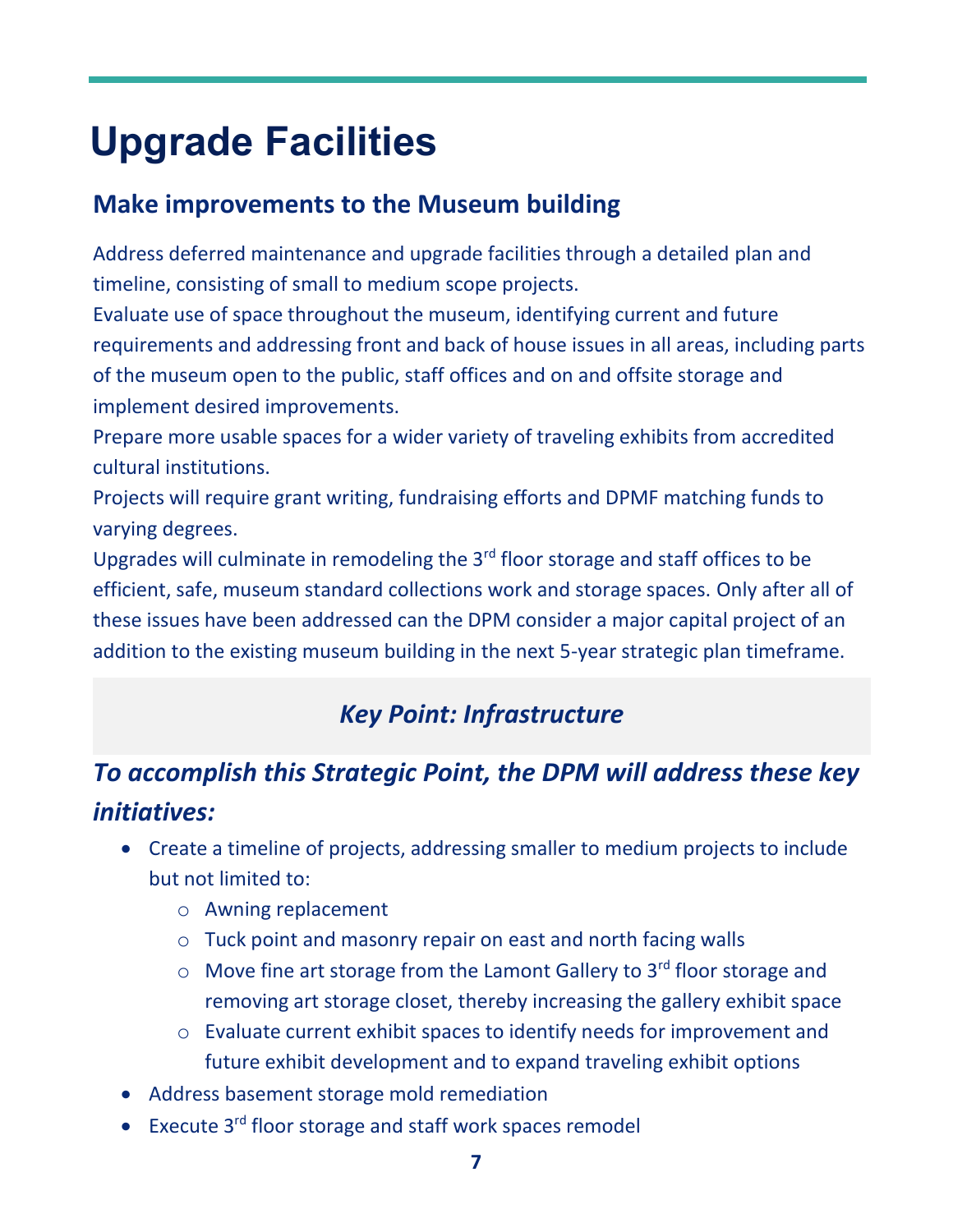## **Improve Collection Access & Storage**

#### **Create a comprehensive collections plan for artifact preservation and storage with improved access for staff and public use**

In order to prepare for an upgraded collections and archival storage space, the DPM will develop a long-range collections development plan with special attention to inventory assessment, conservation and storage solutions. It will also coordinate an outreach effort to request missing parts of Brown County history through artifacts and document donation, while at the same time deepening relationships with existing artifact donors.

A priority will be placed on digitalizing archival materials for public reference. A database of scanned materials will be linked from the existing PastPerfect museum database to the DPM websites for researchers and other institutions. This works hand-in-hand with our purpose of sharing the stories of the inhabitants of the Dakota prairie.

With upgraded standards and improved materials available for collections storage solutions, research will be done for content and quantity of appropriate storage units for a future remodeled collection storage spaces on the 3<sup>rd</sup> floor.

A Collections Assessment Program (CAP) will be conducted by professional assessors to determine a forward plan of action to include many of these goals.

In order to prepare and accomplish these goals, additional qualified staff support is needed in the form of a part-time professional curatorial assistant and as well as volunteer assistance for the many manual tasks.

#### *Key Point: Preservation*

- Hire a curatorial assistant for the Collections Department
- Create a public research space
- Purchase a high resolution, large format scanner
- Determine gaps in collection, pertaining to eras, in photography, 3-D artifacts, etc. and systematically solicit items from communities within the county
- Apply for Institute of Museum and Library Services (IMLS) grant for CAP program
- Devise a proposal/plan for collections recruitment, assessment and storage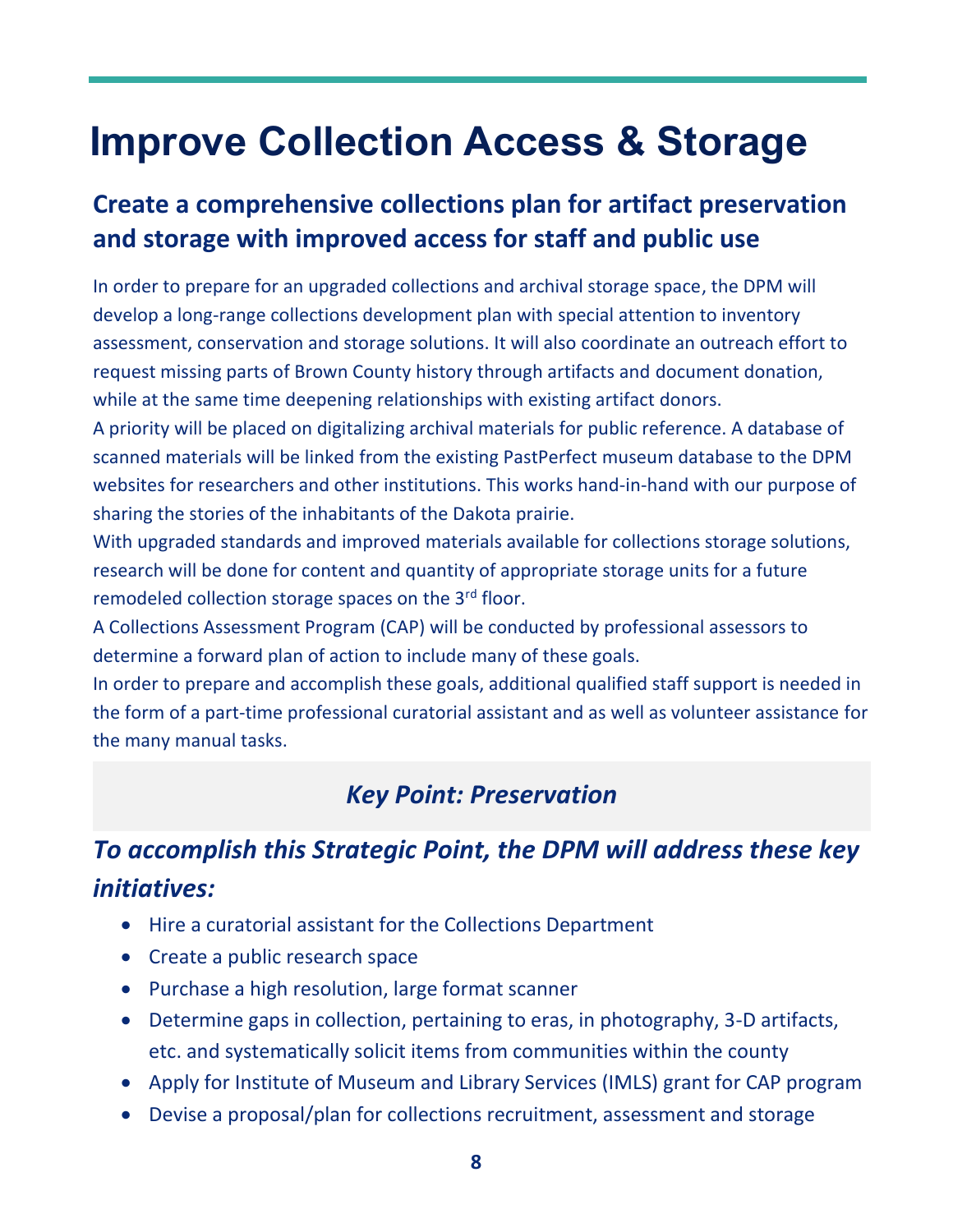## **Expand Programming**

### **Create memorable and meaningful content for both youth and adults**

Develop and implement an education, exhibition and program schedule that increases the Museum's reputation as a thought leader, generates opportunities for creativity and scholarship of staff and colleagues, deepens philanthropic support, expands audiences and strengthens our commitment to access for all. To include maintaining our obligation to keep artifacts of the collection and archival materials accessible and visible to the public. Prioritize heritage arts and local cultural diversity and history.

Make connections for patrons that illustrate Brown County's place in the economic and social fabric of interconnecting touch points through educational programming and exhibits.

Continue to expand the Education Department's commitment to be accessible to all county schools and to expand into middle and high school grades with the eventual need of increased staffing. Establish collaborations with key local, state, and other academic and cultural institutions as well as with civic agencies and city-wide initiatives. Revitalize children's creative workshops, history and art camps and create new multi-disciplinary and multi-generational events.

Expand the Dakota High School Arts Exhibition (formerly the All Dakota High School Fine Arts Exhibition) to provide more in-depth art programming, increase the number of schools and increase

#### *Key Point: Programming*

- Educate both youth and adults in heritage arts and hands-on history
- Engage more middle and high school students
- Bring in additional book/author presentations and STEM events
- Take the museum on the road to help patrons explore other local and regional cultural institutions
- Expand family camp opportunities to create multi-generational events
- Remodel the existing children's exhibit for an updated, refreshed experience
- Expand classroom visits to all schools in the county
- Increase visibility of artifacts, photos from the collection, and archival history through exhibit and program development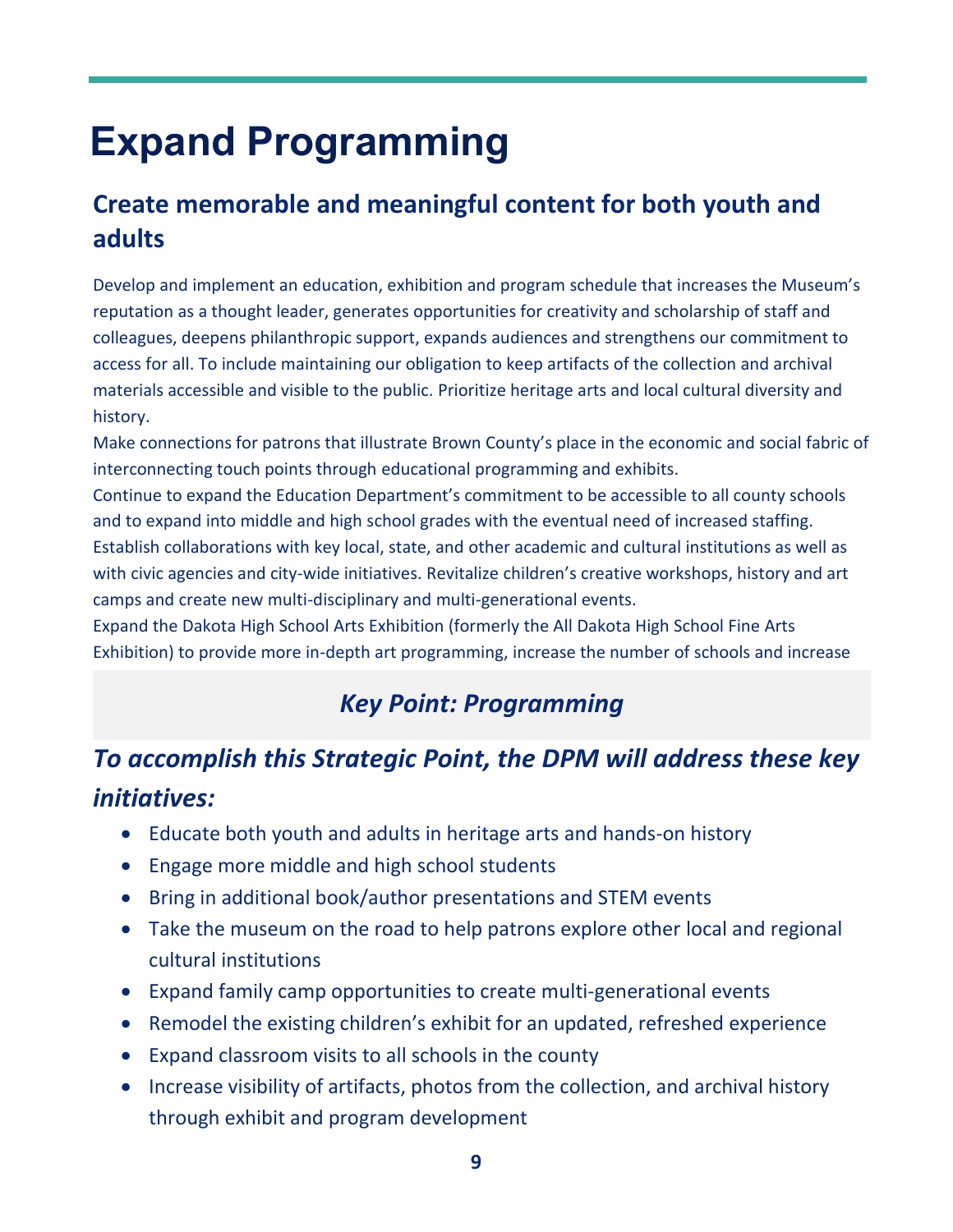## **Metrics & Measuring Success**

#### **Benchmarks**

- o Increase in:
	- Visitor attendance
	- Repeat visitors
	- Number of home states and countries of visitors
	- **Donor activity, both artifact donation and financially**
	- Annual membership numbers
	- Gift shop sales
	- Social media reach
	- Meeting space use by the public
	- Number of outreach programs and exhibits
	- Number of workshops and camps for both adults and youth
	- Number of school classroom visits throughout the county
- o Ability to fit into grant request parameters with prepared and established plans and documents
- o Readiness for the next 5-year strategic plan to include capital improvement in the form of building expansion

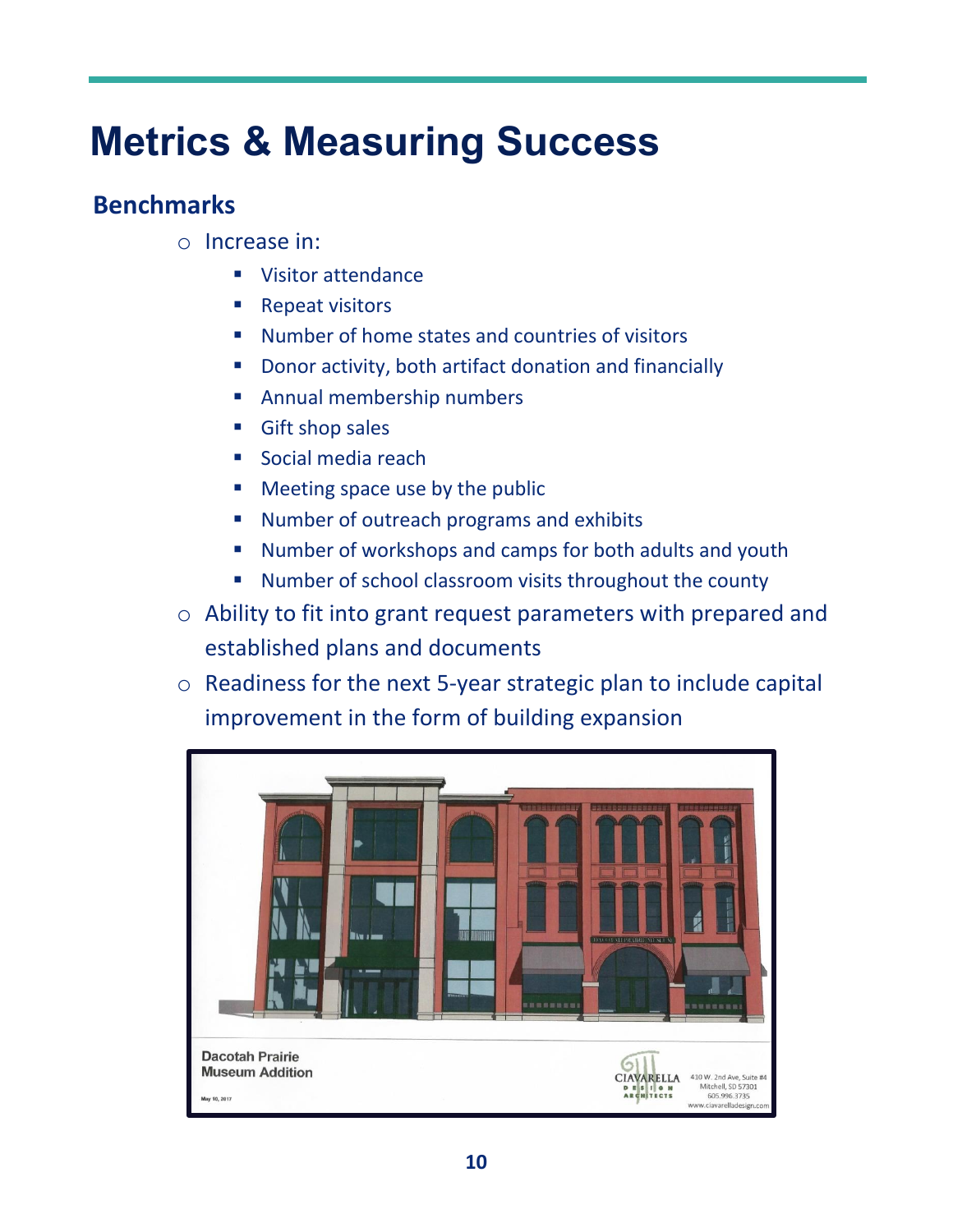### **Five Year Timeline**

#### **Tentative Five Year Timeline for Goals/Tasks**

*\*Some items are more general with detailed plans to follow due to space constraints and tentativeness of timeline items.*

#### *2021*

- *Create Strategic Plan*
- *Hire Curatorial Assistant for Collections*
- *Apply for IMLS CAP grant program for collections assessment*
- *Create a space plan for fine art, photographs and large format documents in collection storage*
- *Remove art storage closet from Lamont Gallery space*
- *New entrance mural*
- *Create a comprehensive traveling exhibit schedule that appeals to a wide demographic*
- *Create annual program/event schedule and marketing plan template*
- *Establish new biennial collaborative artist show*
- *Create a fundraising template for project funding needs*

#### *2022*

- *Gift Shop refresh*
- *Systematic exhibit update/refresh/repair/remodel plan*
- *Collection assessment plan development*
- *Compile needs and solicit for artifacts and photographs for the collection*
- *Improve electrical and digital infrastructure for power access, multimedia, wifi, etc.*
- *Railroad exhibit expansion*
- *Remodel Children's Exhibit*
- *Improve outdoor signage and building identity*
- *Revise lobby/entrance traffic flow for better visibility and accessibility*
- *Expand high school art show*
- *Establish board recruitment plan*
- *Create regular membership events and fundraisers*

#### *2023*

- *Awning replacement*
- *Exterior building tuck point and masonry repair*
- *1 st floor gallery space redesign*
- *Increase educational staff hours and classroom visit outreach efforts*
- *Expand multi-generational and adult museum programming and camps*

#### *2024*

- *Basement mold remediation and storage space remodel*
- *Execute 3rd floor storage and staff work space remodel*
- *Assess all newly established education, exhibit and event programming for retooling as necessary*

#### *2025*

- *Evaluate past 5-year plan*
- *Create Strategic Plan 2026-2030*
- *Begin plans for capital project/building addition*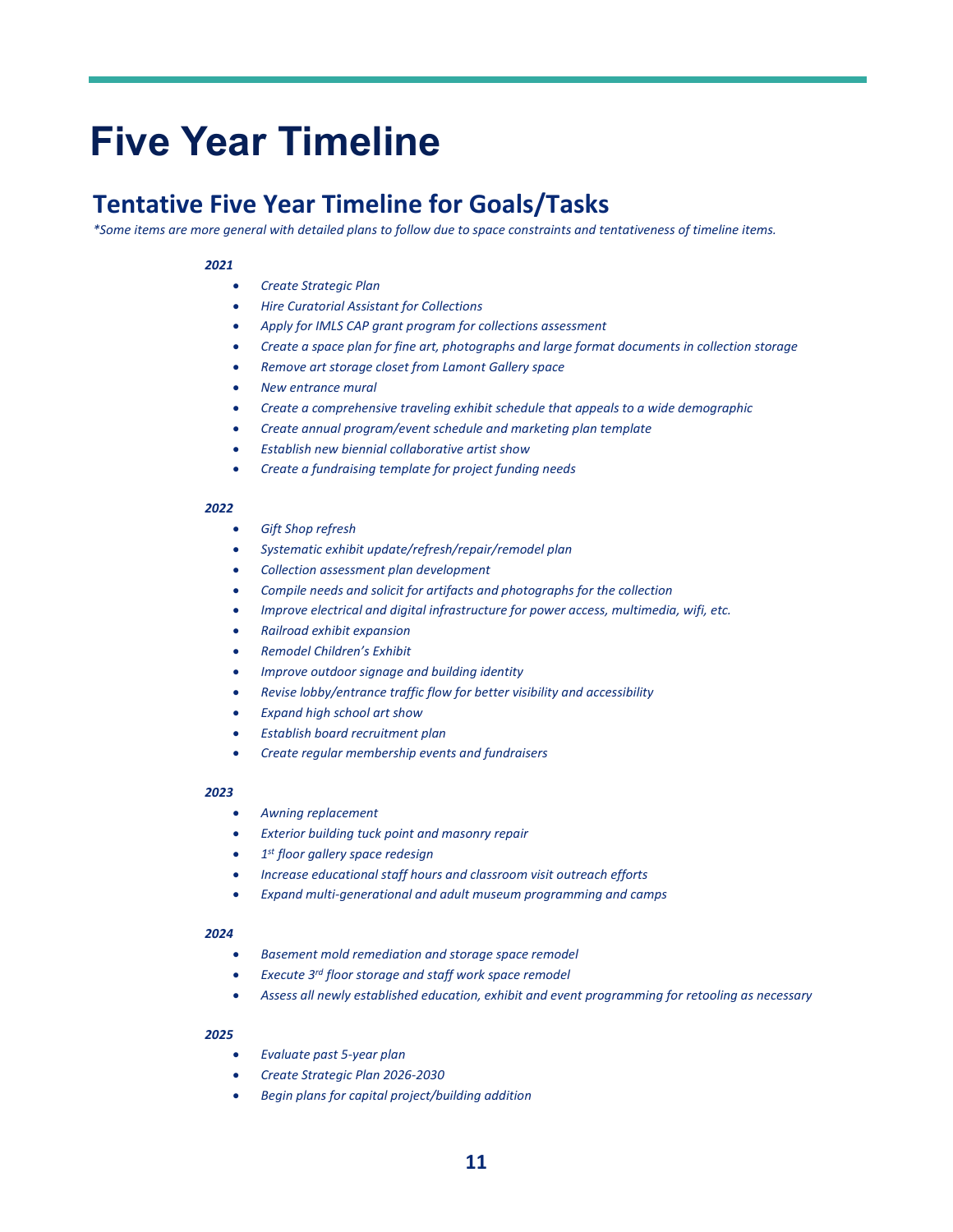## **Financial Sustainability**

### **Dacotah Prairie Museum (Brown County)**

Meticulously manage public funds through Brown County taxpayer allocations. Responsibly distribute budget funds to meet the needs of the five-year plan to include: adequate staffing at reasonable compensation, provide for routine and necessary building maintenance in coordination with county maintenance department, and provide for basic supplies to maintain day-to-day operations as a department of Brown County government.

Within this strategic plan, the DPM county budget will be maintained at annual increases not exceeding the cost of living increase and/or county-wide staff raises, whichever is approved by the Brown County Commission.

The exception being, any major building maintenance issues/projects will be addressed as they arise in coordination with the county maintenance department and any budget adjustments may be made at that time.

### **Dacotah Prairie Museum Foundation**

Develop a financial and budgetary model that is responsive to changing external conditions and the priorities established by the Strategic Plan.

Plan and initiate fundraising strategies that will create deeper loyalty among existing supporters, develop new donors and funding sources and clearly communicate realized goals and projects that have benefitted from contributed funds to promote transparency and donor confidence. Conceptualize and plan a campaign in support of the Museum's future needs and ambitions to include: growing membership, increasing fundraising opportunities, establishing endowments for the betterment of the museum, college scholarships for Brown County students and traveling exhibits. Grow the Mercantile Gift Shop into a destination in and of itself to continue to self-fund its inventory and upgrade the display fixtures, lighting and reception. To continue promoting and enhancing the museum-going experience of patrons through select merchandising and develop an online presence for advertising and sale of featured items.